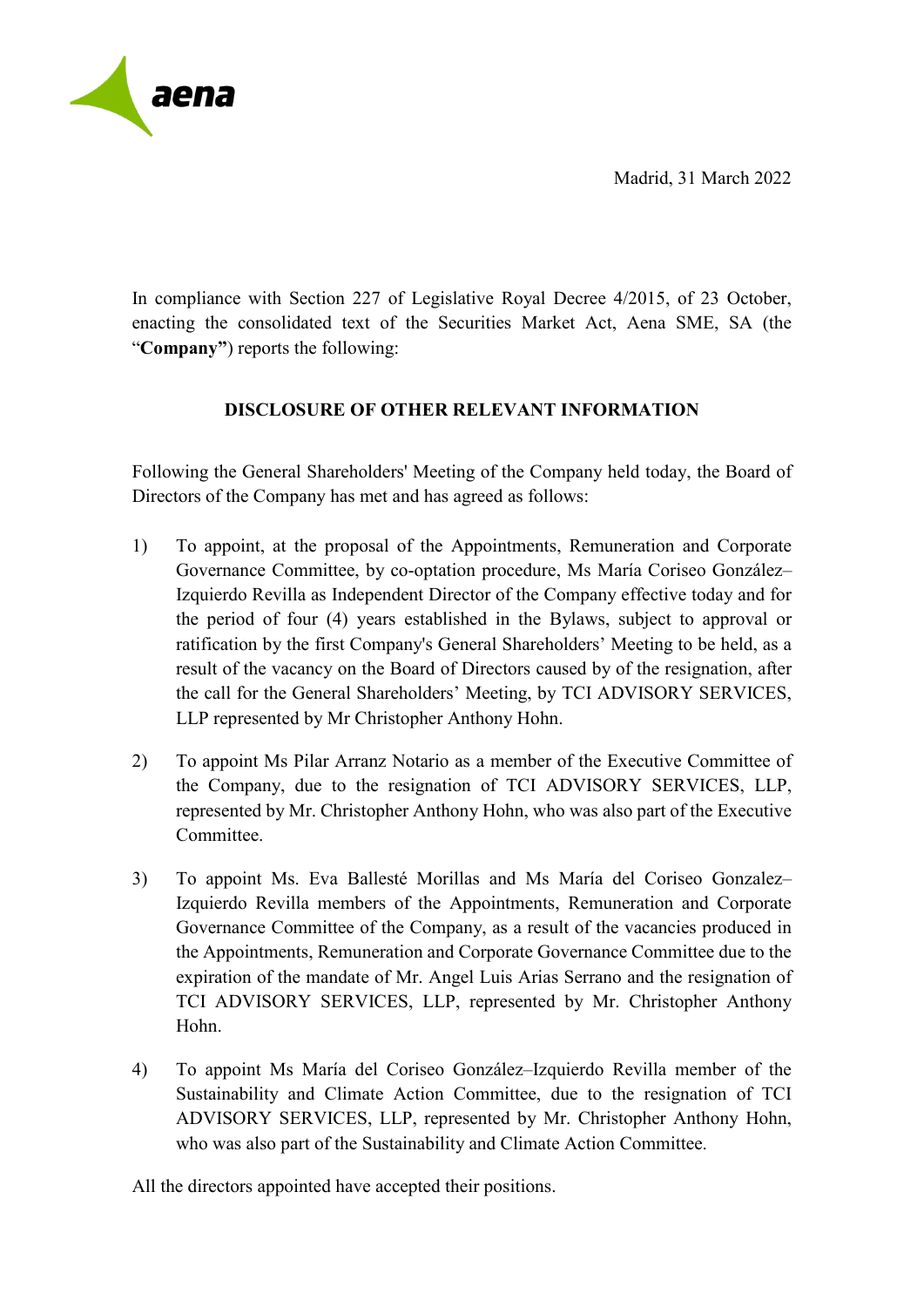Following the latest appointments, the Company has increased the number of Independent Directors, reaching a percentage of 46.67% representation on the Board of Directors.

Likewise, the percentage of representation of independent Directors on the Committees has increased, with 80% Independent Directors on the Appointments, Remuneration and Corporate Governance Committee and on the Sustainability and Climate Action Committee, and 60% on the Audit Committee.

Likewise, the objective of 40% representation of women on the Board of Directors that the Company, in accordance with the best practices of Corporate Governance, had assumed as an objective for the year 2022, is achieved.

Accordingly, and following the appointments of the new Directors, the composition of the Company's Board of Directors and its Committees will be the indicated in the Annex of this notification.

The Secretary of the Board of Directors Juan Carlos Alfonso Rubio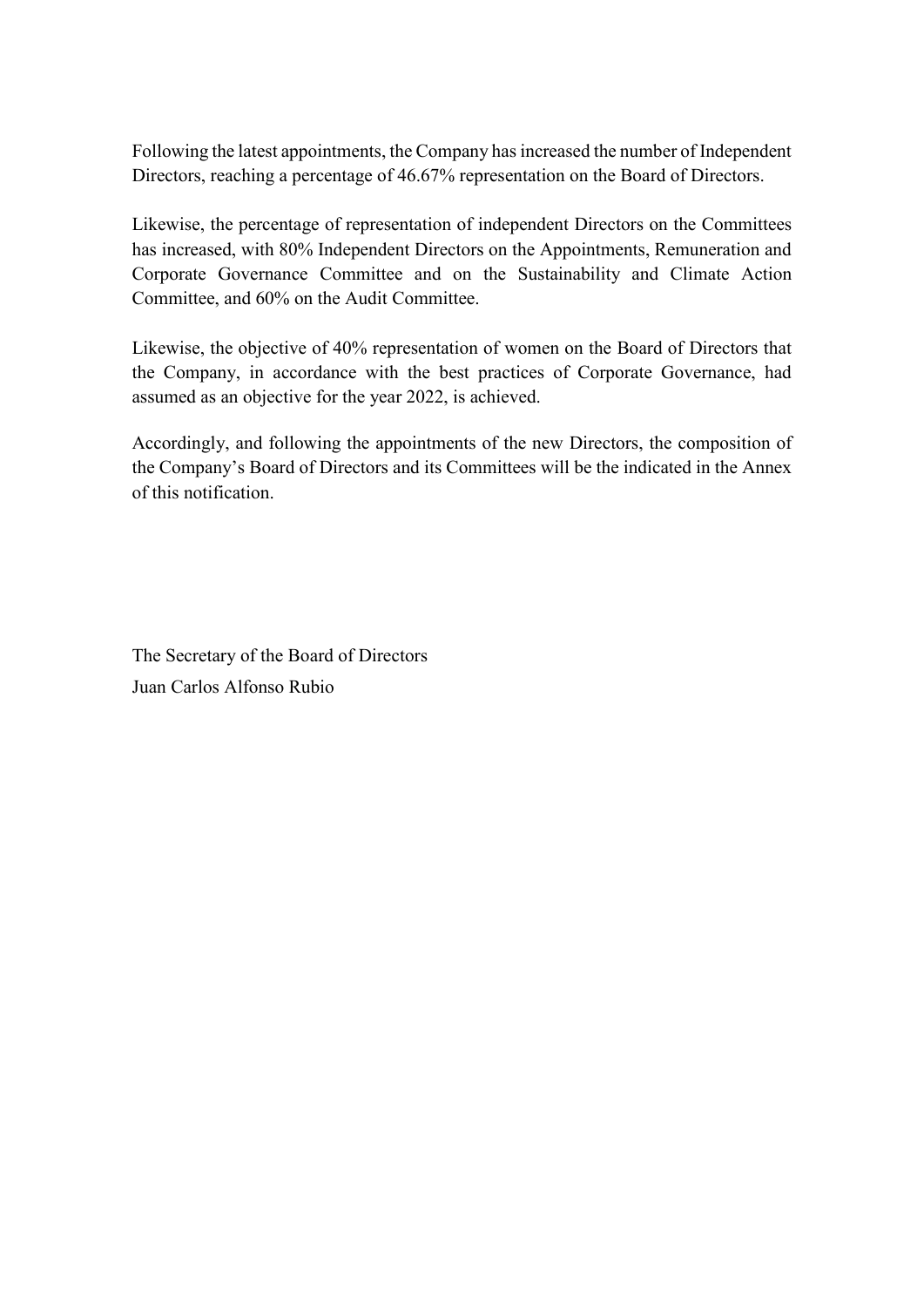## **Annex**

## **Composition of the Board of Directors of AENA, S.M.E., S.A.**

| <b>Position</b>                      | <b>Type</b> |
|--------------------------------------|-------------|
| Chairman and Chief Executive Officer | Executive   |
| Member                               | Proprietary |
| Member                               | Proprietary |
| Member                               | Independent |
| Member                               | Proprietary |
| Member                               | Proprietary |
| Member                               | Independent |
| Member                               | Independent |
| Member                               | Independent |
| Member                               | Independent |
| Member                               | Executive   |
| Member                               | Proprietary |
| Member                               | Proprietary |
| Member                               | Independent |
| Member                               | Independent |
|                                      |             |

## **Composition of the Audit Committee of AENA, S.M.E., S.A.**

| Principal                  | <b>Position</b> | <b>Type</b> |
|----------------------------|-----------------|-------------|
| Leticia Iglesias Herraiz   | Chairman        | Independent |
| Manuel Delacampagne Crespo | Member          | Proprietary |
| Raúl Míguez Bailo          | Member          | Proprietary |
| Juan Río Cortés            | Member          | Independent |
| Jaime Terceiro Lomba       | Member          | Independent |

## **Composition of the Appointment, Remuneration and Corporate Governance Committee of AENA, S.M.E., S.A.**

**Principal Position Position Type**<br> **Position Type**<br> **Position Type**<br> **Chairman Independ** Amancio López Seijas Chairman Independent Eva Ballesté Morillas Member Member Proprietary Irene Cano Piquero **Independent** Member **Independent** Josep Antoni Duran i Lleida María del Coriseo González–Izquierdo Revilla Member Member Independent Independent

## **Composition of the Executive Committee of AENA, S.M.E., S.A.**

| Principal                | <b>Position</b> | <b>Type</b> |
|--------------------------|-----------------|-------------|
| Maurici Lucena Betriu.   | Chairman        | Executive   |
| Pilar Arranz Notario     | Member          | Proprietary |
| Angélica Martínez Moreno | Member          | Proprietary |
| Raúl Míguez Bailo        | Member          | Proprietary |
| Jaime Terceiro Lomba     | Member          | Independent |